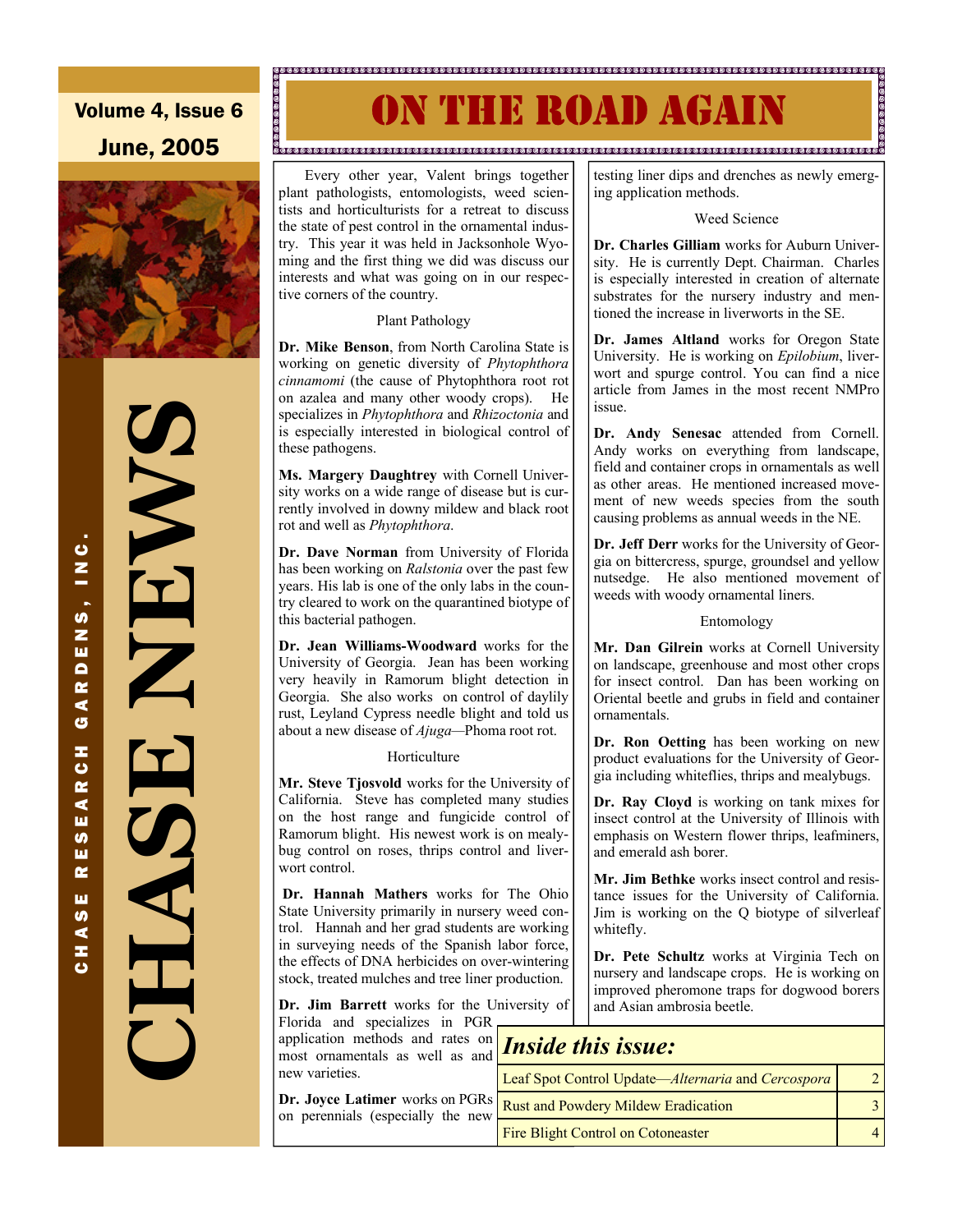### **Leaf Spot Control Update—***Alternaria* **and** *Cercospora*

 We have been busy in the past few months doing a variety of new trials for leaf spot control. I report on several of these trials in this issue of *Chase News.* 

 The first trial we performed was prevention of Alternaria leaf spot on *Zinnia elegans* 'Profusion Orange'. The fungicides included three phosphonates: Mimik (experimental product) at 32 oz/100 gal, Fosphite at 32 oz/100 gal and Aliette at 16 oz/100 gal. We also trialed four strobilurins: BAS500 (pyraclostrobin from BASF) at 4 oz/100gal, Heritage at 1 oz/100 gal, Compass O at 2 oz/100 gal and Cygnus at 3.2 oz/100 gal. The fungicides were applied three times on a ten-day interval.

 The number of leaf spots per plant was recorded at the end of the trial and the mean number of spots per treatment are shown in the graph to the right.

 None of the phosphonates provided any control of Alternaria leaf spot on these zinnias. In contrast, the stro-

bilurins provided excellent prevention of the disease. Only the Cygnus failed to give 100% control with a few spots present. We are currently performing a second trial on this disease with some experimental products as well as many that are routinely used for Alternaria leaf spot prevention.





 We have had mixed results with strobilurins on Alternaria leaf spots. In most cases, they provide excellent control but occasionally, control is only mediocre. Clearly, in this case, all four of these fungicides provided excellent control. Remember to alternate products to avoid resistance development. Other effective products include Chipco 26019, Daconil and Medallion.



 With the excessive rainfall that California had this past winter and spring, quite a few new or at least previously unknown leaf diseases appeared. We tested a new Cercospora leaf spot on myrtle used for cut foliage. Specific fungicides and rates tested are given in the table to the right. We applied products four times on a 14 day interval. The table lists the average number of spots per plant. Most of the fungicides gave 100% prevention including Heritage, Cleary's 3336, Daconil Ultrex, Compass O, BAS500 and Protect T&O. The only fungicides that did not provide 100% prevention

| Cercospora leaf spot control on Myrtle                                                                                                      |                          |                    |
|---------------------------------------------------------------------------------------------------------------------------------------------|--------------------------|--------------------|
| Treatment                                                                                                                                   | Rate/100 Disease<br>gal. | severity           |
| Water - Non-inoculated                                                                                                                      |                          | 0.0a               |
| Water - Inoculated                                                                                                                          |                          | 138.3 <sub>b</sub> |
| CGA 64250/Chlorothalonil                                                                                                                    | $16 \text{ oz}$          | 0.0a               |
| Medallion                                                                                                                                   | $2 \Omega$               | 65.9 <sub>b</sub>  |
| Heritage                                                                                                                                    | 2 oz                     | 0.0a               |
| Eagle (Systhane)                                                                                                                            | $4 \Omega$               | 13.2a              |
| Cleary's 3336                                                                                                                               | 8 oz                     | 0.0a               |
| <b>Daconil Ultrex</b>                                                                                                                       | $22.4 \text{ oz}$        | 0.0a               |
| Compass O                                                                                                                                   | 20z                      | 0.0a               |
| BAS500 (Insignia)                                                                                                                           | $4 \Omega$               | 0.0a               |
| Protect T&O                                                                                                                                 | 16 <sub>oz</sub>         | 0.0a               |
| <b>Banner MAXX</b>                                                                                                                          | 4 <sub>oz</sub>          | 9.9a               |
| were Medallion, Systhane and Banner MAXX.<br>I was surprised with the failure of Medallion<br>since although it reduced the number of spots |                          |                    |

by 50% it was not significantly better than the inoculated controls. The two sterol inhibitors, Systhane (Eagle) and Banner MAXX gave control equal to the noninoculated controls but a few spots did develop.

 The combination of C G A 6 4 2 5 0 a n d Chlorothalonil is under development at Syngenta and once labeled will allow for management of resistance since its components belong to different chemical classes. The strobilurins (Heritage, BAS500 and Compass O) were 100% effective.

 Two of the best products are two of the oldest products—Daconil and Protect. New is not always better.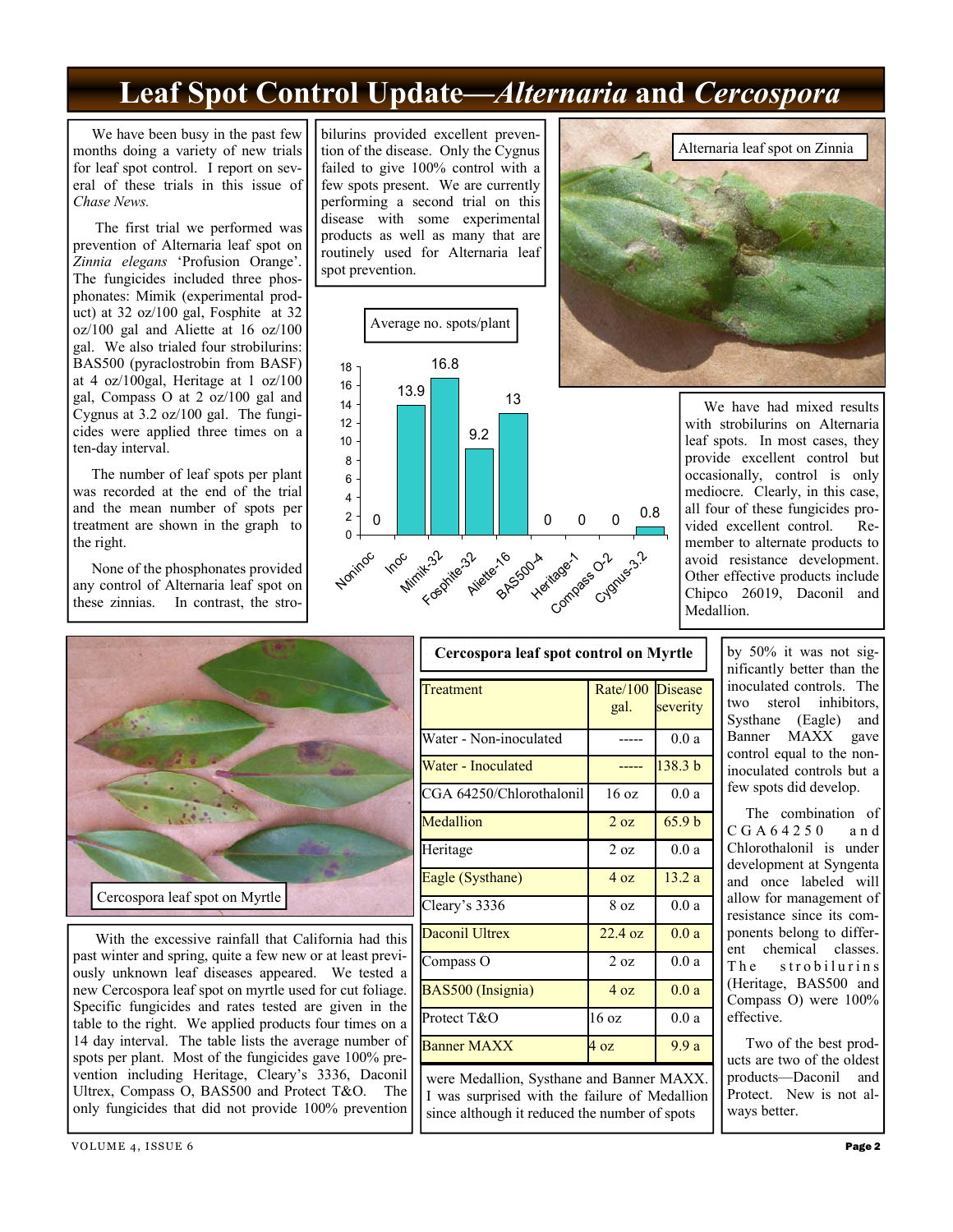# **Rust and Powdery Mildew Eradication**

 Eradication of powdery mildew or rust can be a serious problem. We tested eradication of powdery mildew on rosemary earlier this year and had another opportunity a couple of months ago. The first trial evaluated strobilurins and phosphonates but this time we looked at three biological control agents and<br>three wetting agents. The rosemary plants three wetting agents. were produced from cuttings during the winter and developed an impressive case of powdery mildew in the process. We applied the products on a weekly interval four times and rated them weekly for number of powdery mildew colonies per plant.

 The biological control products were Plant-Shield at 8 oz/100 gal (*Trichoderma harzinianum* normally used for soil-borne fungal diseases), Actinovate at 6 oz/100 gal (a *Streptomyces* sp. normally used for soil-borne fungal pathogens) and Rhapsody at 1% (*Bacillus subtilis* normally used for foliar diseases, especially powdery mildew). The wetting agents were Capsil at 4 oz/100 gal (organosilicate), Latron B 1956 at 4 oz/100 gal (nonionic) and No Foam-A at 8 oz/100 gal. We used Heritage at 1 oz/100 gal as our industry standard for this trial.

 Results after four applications showed the best control with No Foam-A and Heritage. Rhapsody and Latron B 1956 were also very effective. Actinovate also gave some control but Capsil and PlantShield failed to give significant control in this trial.

 These results indicate that the "softer" products like biological controls or wetting agents can provide eradication of powdery mildew equal to an industry standard (Heritage in this case).





| <b>Rust products grouped by</b><br>chemical class    | <b>Powdery mildew products</b><br>grouped by chemical class   |
|------------------------------------------------------|---------------------------------------------------------------|
| Compass O, Cygnus, Heritage                          | Compass O, Cygnus, Heritage                                   |
| Banner MAXX, Systhane (Eagle),<br>Strike, Terraguard | Banner MAXX, Systhane (Eagle),<br>Rubigan, Strike, Terraguard |
| Dithane, Protect T&O, Fore                           | Latron B 1956, Capsil, No Foam-A,<br>Silwet                   |
|                                                      | Camelot, Phyton 27                                            |

 In late March, we received a shipment of rooted *Solidago* (Solidaster) cuttings that had a small but noticeable infection of Coleosporium rust. These cuttings had been destined for the cut flower trade but were rejected when the rust was detected. When we started the trial, there were no more than 2-3 pustules per plant and many showed no obvious infection at all. During the trial, they did develop additional rust. We applied fungicides three times on a 14-day interval. The products included the four strobilurins as well as the broad-spectrum protectant, Protect  $T\&O$  (used at

> 16 oz/100 gal). The strobilurins included were: BAS500 (8 or 16 oz/100 gal), Heritage (2 oz/100 gal), Compass O (2 oz/100 gal) and Cygnus (3.2 oz/100 gal).

> Optimal control was found with Compass O and Heritage with Cygnus and the 16 oz rate of BAS500 as effective (statistically). The 8 oz rate of BAS500 was only 50% effective. The protectant mancozeb (Protect) gave very good control as well. Previous work has indicated mancozeb is most effective in a truly preventative mode and not as good in a curative manner as strobilurins like Heritage.

> The fungi causing both rust and powdery mildew make huge numbers of spores and can become resistant to fungicides if they are not rotated. Check the table above for products that give very good to excellent control of powdery mildew or rust.